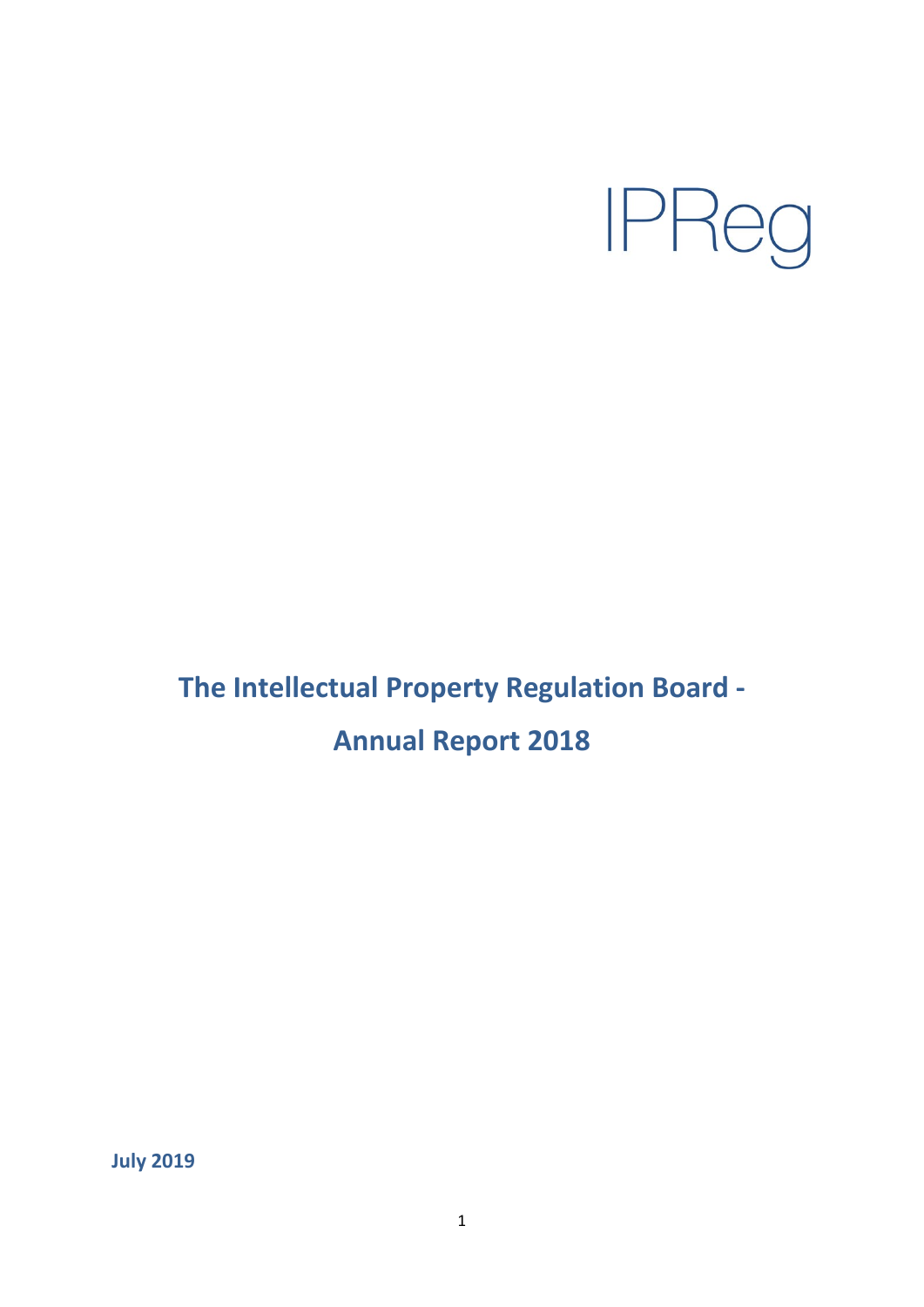# **1. Introduction**

The Intellectual Property Regulation Board (IPReg) regulates individual patent attorneys and trade mark attorneys and many of the firms that they work in. Our work covers a broad range of activities including:

- education and training requirements for qualification as an attorney;
- requirements for admission to the register for attorneys and firms;
- keeping the registers of attorneys and firms;
- setting the requirements for continuous professional development so that the knowledge, skills and expertise of attorneys is maintained at an appropriate level;
- setting and enforcing rules and regulations which set out the standards required of those we regulate; and
- handling complaints of misconduct made against an attorney or firm regulated by IPReg.

IPReg's strategic direction is set by its Board which comprises a lay (non-lawyer) Chair, four other lay members, three patent attorneys and three trade mark attorneys.

The IPReg executive team which takes forward IPReg's day-to-day operational work is a small team led by the Chief Executive Officer, Fran Gillon and Head of Registration, Shelley Edwards. These roles are in turn supported by a Director of Policy, a Chief Finance Officer, an Assurance Officer, an Authorisations Officer and an Administrative Officer.

This report sets out some key information about IPReg's activities during 2018.

# **2. Chair's Report, Lord Chris Smith**

I hadn't known quite what to expect when I took over as Chair of IPReg's Board in September last year. What I found, in fact, was a group of truly dedicated Board Members – all giving their time and expertise unstintingly – and a hard-working professional staff, ably led by Fran Gillon and Shelley Edwards. And altogether, an organisation in a process of change, but already rapidly improving and developing into a respected regulator. Much of the credit for this change in recent years has deservedly to go to Steve Gregory, our Acting Chair through the two years up to last autumn. He set IPReg properly on the road, and has done us, and the IP profession, great service in the process.

We have identified three clear priorities for the immediate future. The first is the transformation of our customer relations database and system. And as I write, this change is already in full swing, with the aim of having the new CRM system in place by October. It will revolutionise the way in which we can provide our service to the IP profession, assist our regulated attorneys, and make each year's renewal process simpler and more efficient.

The second is our need to find a new office base for IPReg's staff. Our current office isn't particularly fit for purpose; it's well located, but it does have a number of real inconveniences including the fact that the lift only serves the floor below, which means the office isn't properly accessible; so we're looking to move this autumn.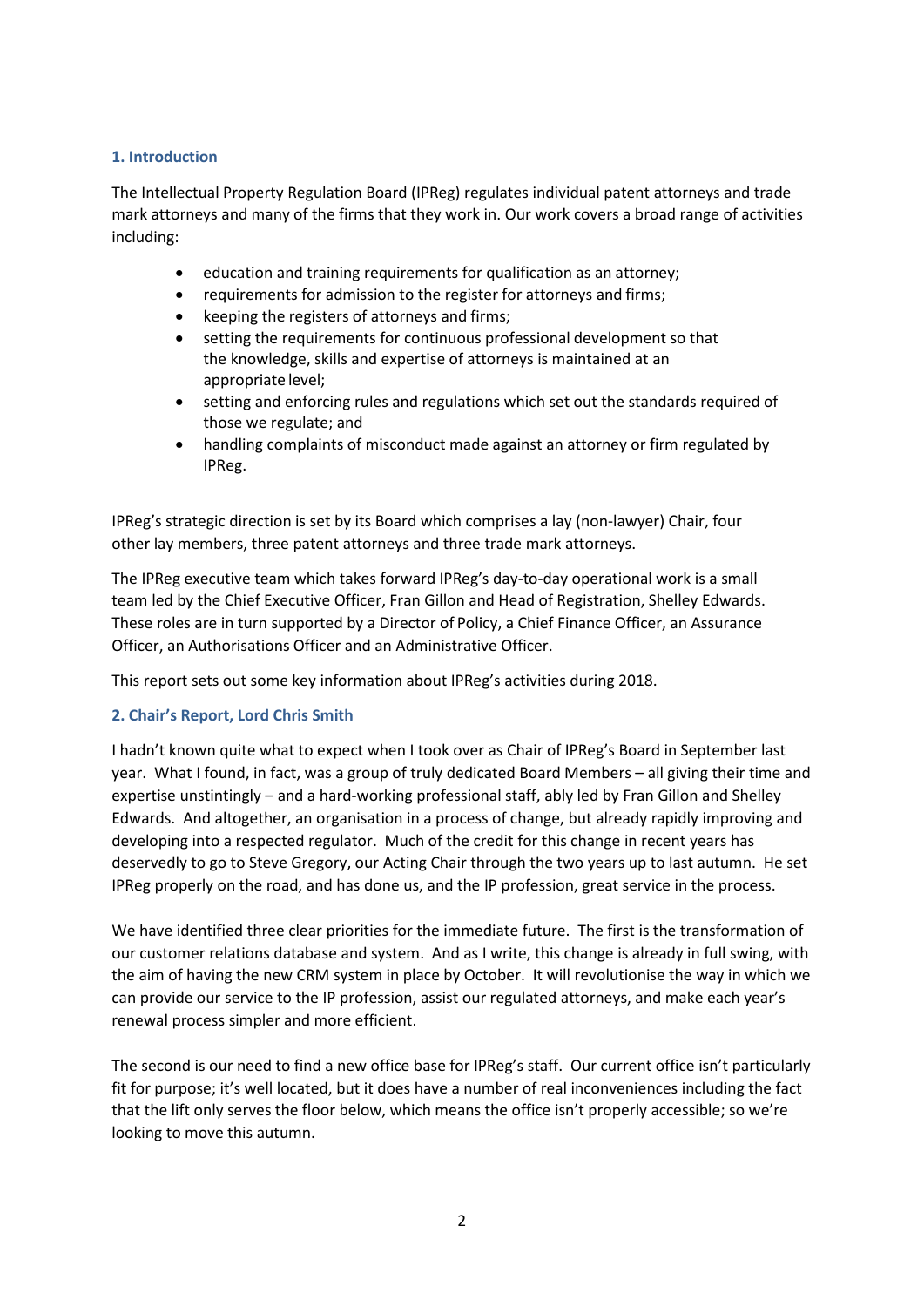And our third priority is going to be the most significant in terms of time, commitment and complexity over the next couple of years: a complete overhaul of our codes, rules, regulations, guidance and procedures. We've noticed over recent months how there are a number of gaps and inconsistencies, overlaps and anomalies, in our rules, and we want to bring them all up to date, and make sure they are really what the profession needs. We'll be consulting widely in the process, of course, and this is a task that will take some time, but it's our hope that it will put us onto a very sound footing for the future.

We're also beginning to look seriously at the way in which our accredited education providers are performing between the five-yearly accreditation points. We were very concerned to see feedback from a number of students that pointed to elements of below-standard performance from one or two providers; and we are taking action to raise the relevant issues, demand improvement, and monitor progress. We will examine carefully what is needed in order to ensure the highest possible standards, because entry into the IP profession has to be based on the best training and education available.

For many in the profession, recent months have been dominated by the malign prospect of Brexit. This will affect all IP professionals, but will have a particular impact on trade mark attorneys. IPReg itself cannot of course solve the problem (I wish!); but we can and will stand ready to help, whatever happens later this year.

In the meantime, we have hugely valued the close collaboration that has developed between IPReg and CIPA and CITMA. Under the leadership of Stephen Jones and now Julia Florence at CIPA, and Tania Clark at CITMA, we have been able to develop further the excellent working relationships that have grown over the last year or two. We will over the year ahead work jointly on implementing any new internal governance regulations that emerge from the Legal Services Board, but always seeking to do what is best for the IP profession and for its customers. These are after all our twin aims: to ensure a brilliantly effective profession, and to protect the interests of its consumers. We look forward to the year ahead with confidence.

# **3. Chief Executive's Report, Fran Gillon**

I think 2018 was a significant – and positive - turning point for the IPReg executive team and Board:

- under the leadership of our new Chair, the Board has set a clear vision of what we want to achieve over the next 2-3 years;
- the executive team has settled into a good if challenging equilibrium in its work;
- we have allocated a significant amount of our reserves and team time to develop a new CRM system to ensure that we can manage the trade mark and patent attorney registers properly and, pending its 'go live' in autumn 2019, have put in place measures to improve the way the registers operate;
- our relationship with CIPA and CITMA continues to develop constructively; and
- we have good working relationships with the Legal Services Board (our regulator) and the other legal regulatory bodies.

There is no doubt that, as an organisation, we have an interesting and varied workload. Some of the key issues we dealt with in 2018 are set out in section 5. Being a small team (seven staff, all part time) brings its own challenges given the sheer breadth and depth of the work that we have to do. I feel privileged to be leading such an incredibly talented, hard-working and committed team.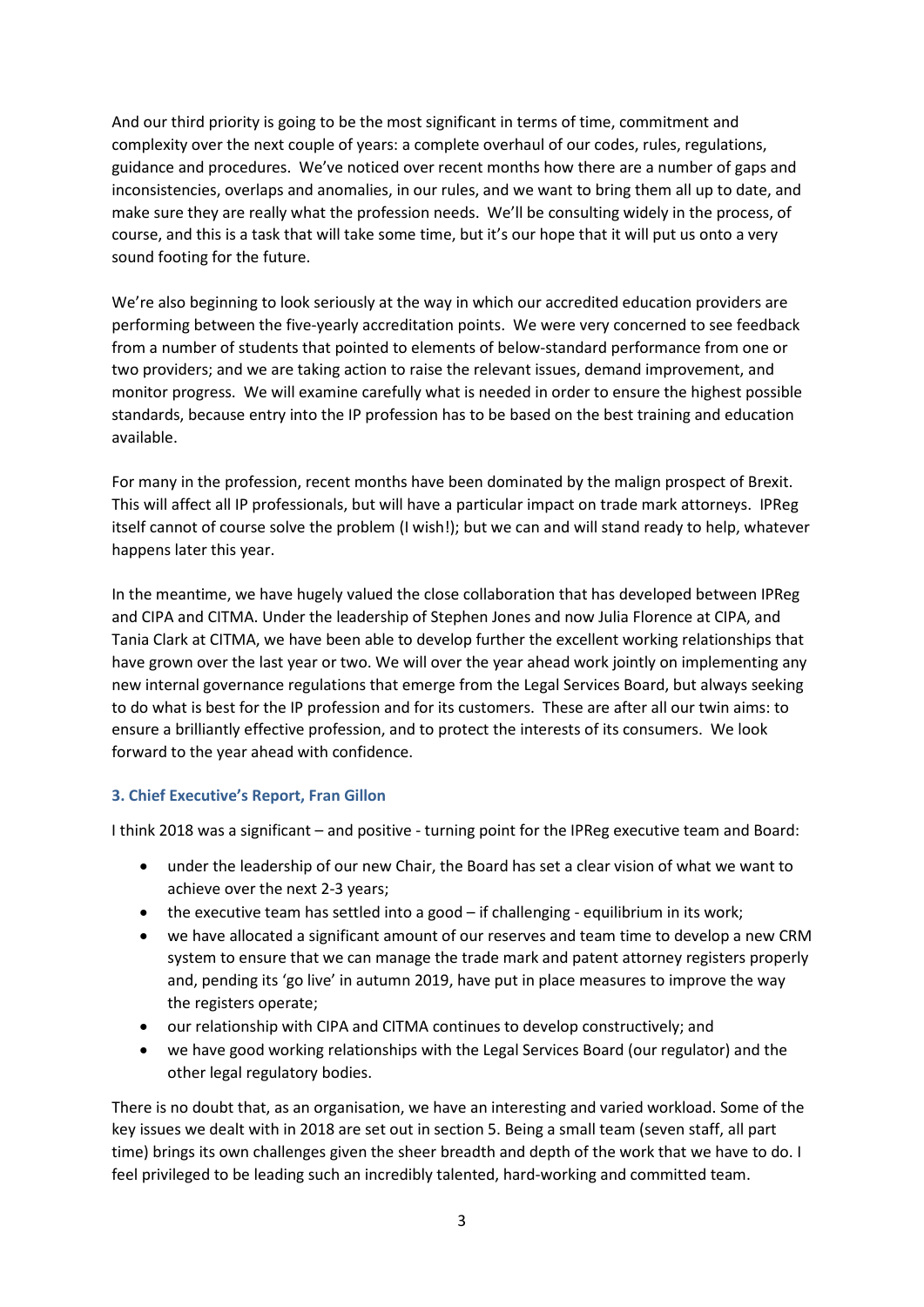## **4. 2018 – Key Facts and Figures**

## **Financial**

**4.1 Income:** IPReg's income derives mainly from practising fees paid by registered attorneys and firms. We also have some limited additional income from (for example) application fees from firms applying to be licensed. IPReg is financially independent and does not receive any financial assistance from CIPA or CITMA. All the income it receives is spent on regulatory activities. A breakdown of income for the year ended 31 December 2018 is shown below:



**4.2 Expenditure**



A short explanation of each of these expenditure types follows.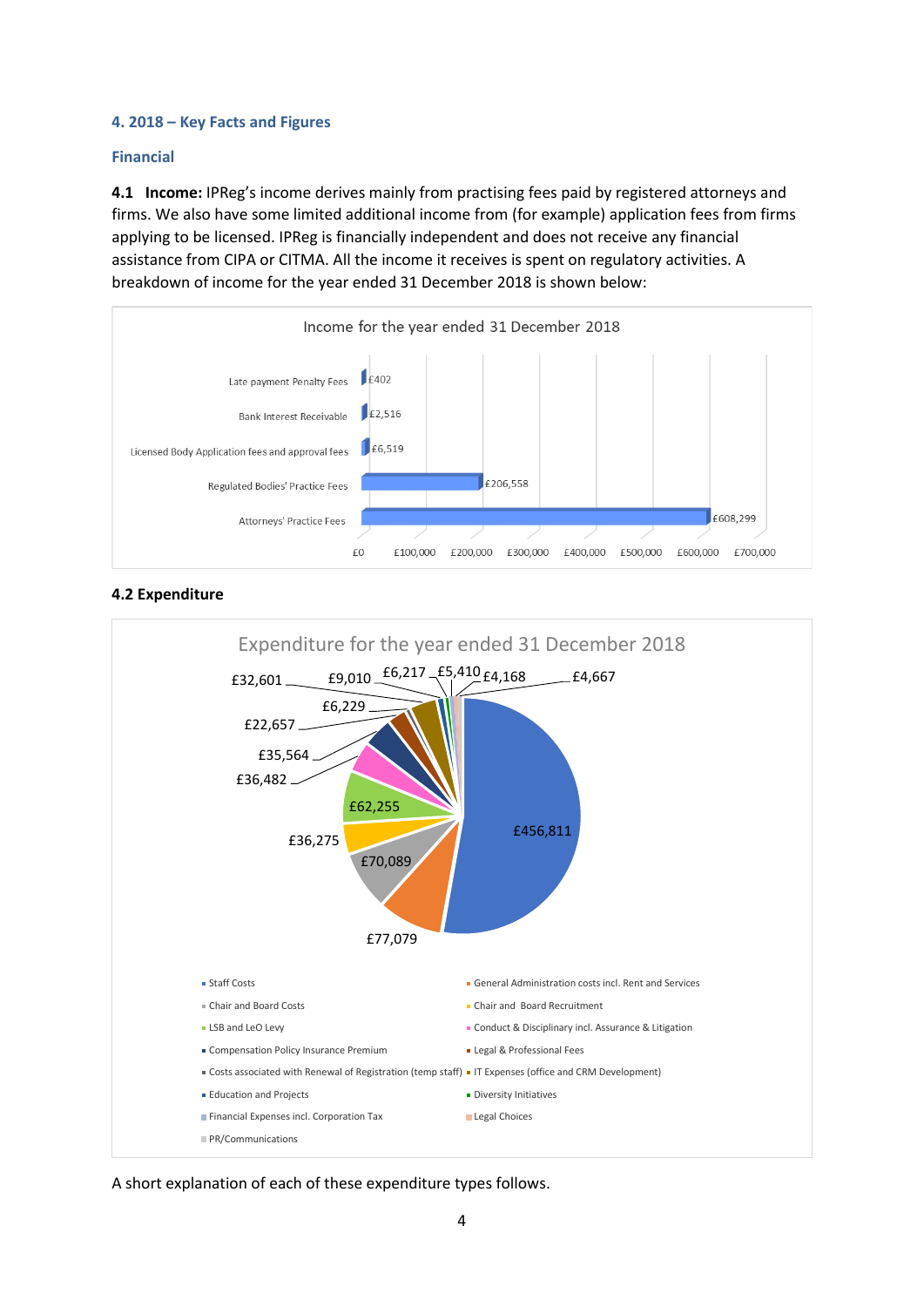# Staff Costs

Staff costs include salaries, employer's National Insurance, staff benefits and pension costs.

# General Administration Costs incl. Rent and Services

This includes general office costs, rent, rates and service charges.

# Chair and Board Costs

Chair and Board members' fees and expenses as well as training for new new Board members.

# Chair and Board Recruitment

The cost of recruiting a new Chair and replacing three Board members.

# Legal Services Board and Legal Ombudsman Levy

In common with other legal regulators, IPReg pays a "levy" to cover the costs of th[e Legal Services](https://www.legalservicesboard.org.uk/)  [Board \(LSB\)](https://www.legalservicesboard.org.uk/) the body with statutory oversight of the legal regulators. The levy is based on IPReg's proportion of the total number of regulated lawyers.

Additionally, the running costs of th[e Legal Ombudsman](https://www.legalombudsman.org.uk/) are met by regulated lawyers using a threeyear reference period ending 31 March to calculate the average number of complaints made to the Ombudsman. Each regulator contributes a minimum of £5,000 unless there were 10 complaints or more in the rolling three-year period in which case the cost increases. IPReg pays the minimum £5,000.

# Conduct & Disciplinary incl. Assurance and Litigation

This includes external legal costs and internal costs (such as Board member fees and expenses for committee hearings as well as associated costs such as photocopying and room hire) associated with assurance and disciplinary matters. Also included are costs associated with refresher training for members of both the Complaints Review Committee and Joint Disciplinary Panel.

## Compensation Policy Insurance Premium

IPReg maintains an insurance policy under which grants may be made to compensate for losses or hardship suffered by consumers as a result of fraud or other dishonesty, or a fraudulent or dishonest failure to account for money, by a registered firm or its employees and managers or a registered attorney. These losses are typically not covered by professional indemnity insurance.

## Legal and Professional Fees

This relates to costs for legal advice on areas such as audit & accountancy services, insurance, VAT, General Data Protection Regulation, EU Recognition Training , Practical Law and Westlaw subscriptions as well as practising fees for the professionally qualified members of staff.

## Costs associated with Renewal of Registration (temporary staff)

This represents the cost of temporary finance administration support during the annual reregistration process.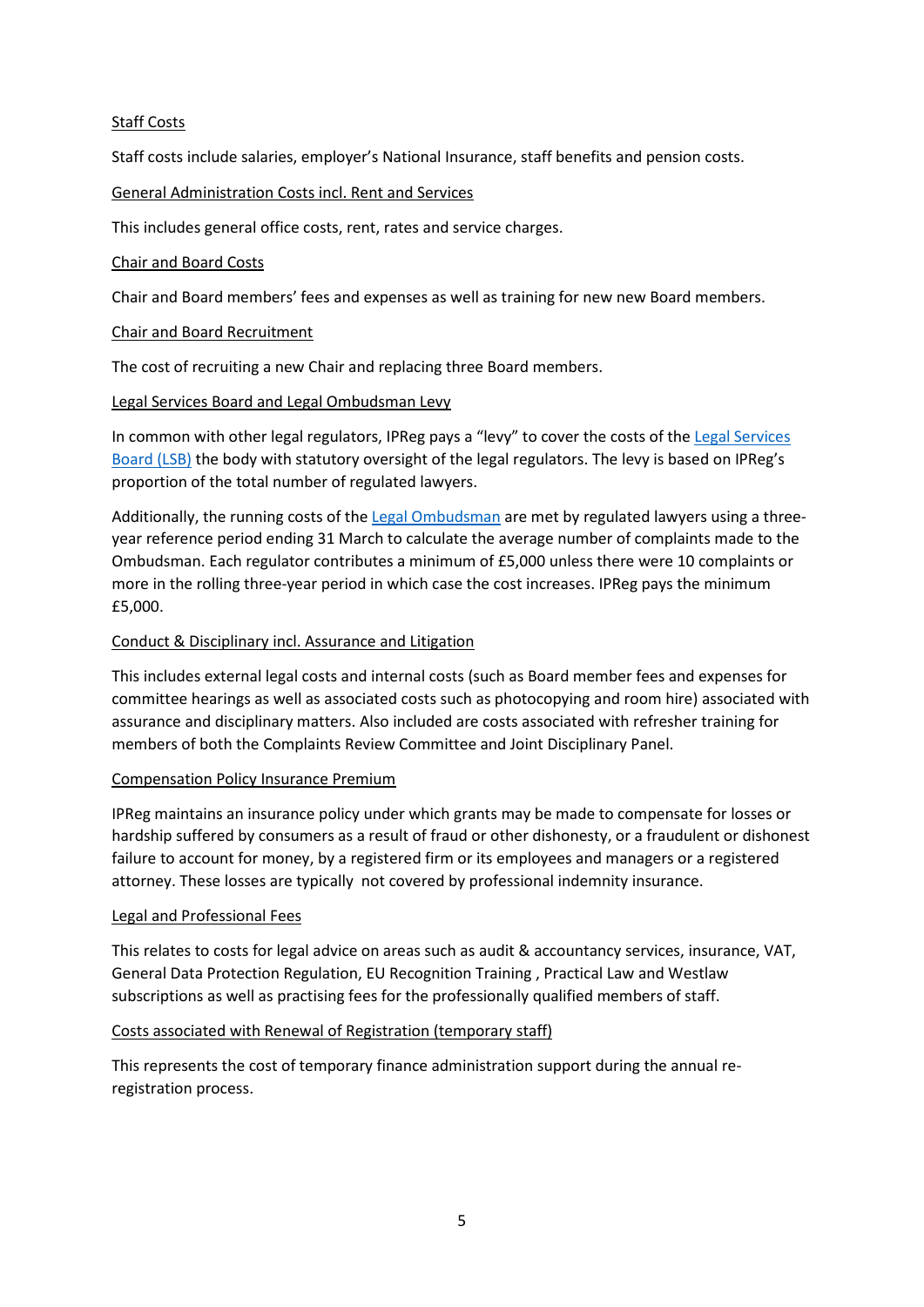# IT Expenses (office and CRM System Development)

This relates to the support and maintenance of the office IT platform as well software licences. Also included are costs to maintain the existing website and IPReg Pro database as well as the costs for the development of the new Customer Relationship Management (CRM) system.

## Education Projects

These are the costs associated with the accreditation (and reaccreditation) of examination agencies over and above what is re-charged to those agencies.

# Diversity Initiatives

IPReg has a statutory objective to promote a diverse legal profession and accordingly supports initiatives aimed at promoting this objective. See paragraph 5.6 for information on diversity initiatives funded by IPReg.

# Financial Expenses including Corporation Tax

This includes bank charges, card provider service charges and corporation tax on bank interest.

# Legal Choices

This is a funding instalment for the [Legal Choices website](https://www.legalchoices.org.uk/) (a joint project undertaken by all the legal regulators to provide information for consumers about the type of legal services that are available).

## PR/Communications

Costs associated with Board members activities with the profession and students.

# **4.3 Who we regulate:** as at 31 December 2018 there were 2,992 registered attorneys:



of which, 267 were dual-registered attorneys, 2,022 patent attorneys and 703 trade mark attorneys. Additionally, there were 227 registered firms providing intellectual property legal services.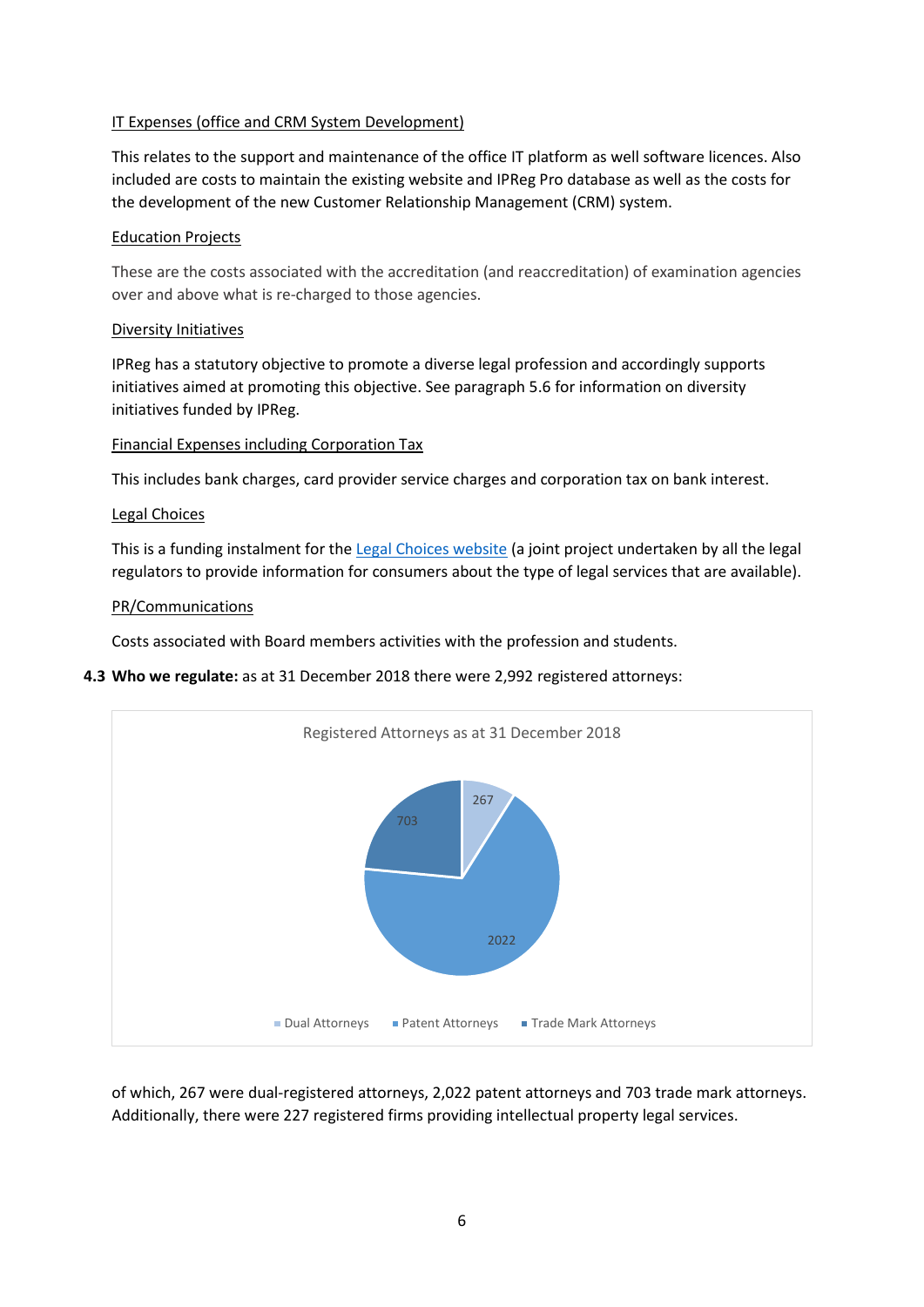## **4.3 Admissions**

The bar chart below sets out the number of applications from individuals for admission to the patent attorney register and the trade mark attorney register received by IPReg each year over the last nine years (since IPReg's inception). The chart also includes the number of applications received annually by firms that applied for entry on to one or both registers. To be admitted to the register, attorneys must complete a rigorous examination and training programme and to remain on the register they must undertake further professional training each year. Successful admission to the patent and/or trade mark attorney register means that an individual or firm is registered with and regulated by IPReg and is subject to its rules and regulations. From a consumer protection perspective, using an IPReg-regulated attorney or firm affords consumers the confidence that in the event of any problem arising from the work carried out they will be protected by professional indemnity insurance and can in some cases complain to the Legal Ombudsman and/or IPReg. In addition, there are certain types of work (e.g. conduct of litigation) that only attorneys and firms registered with IPReg or another legal regulator can carry out.



**4.4 Enquiries to IPReg -** each year, IPReg receives a significant amount of enquiries to its 'Info' email address [\(info@ipreg.org.uk.](mailto:info@ipreg.org.uk) In 2018 over 8300 contacts were made. This equates to approximately 160 contacts a week, though there are times such as the annual re-registration process when there are significantly more contacts and – often at some points over the summer – when there are fewer. Whilst the majority are 'business as usual' administrative contacts, relating to issues such as the registration status of an individual, register applications, fee payment and category queries, calendar events etc., approximately 200-250 each year are substantive regulatory enquiries. By this we mean enquiries relating to regulatory responsibilities and qualification and education pathways. In 2018, 231 substantive regulatory enquiries were received (a 6% increase on the 2017 enquiry numbers).

The three most frequent themes in 2018 (the themes remain in the order of frequency that they were in 2017):

1. Qualification accounts for over half of the enquiries (55%/129 queries, an 18% increase on the 109 qualification queries in 2017);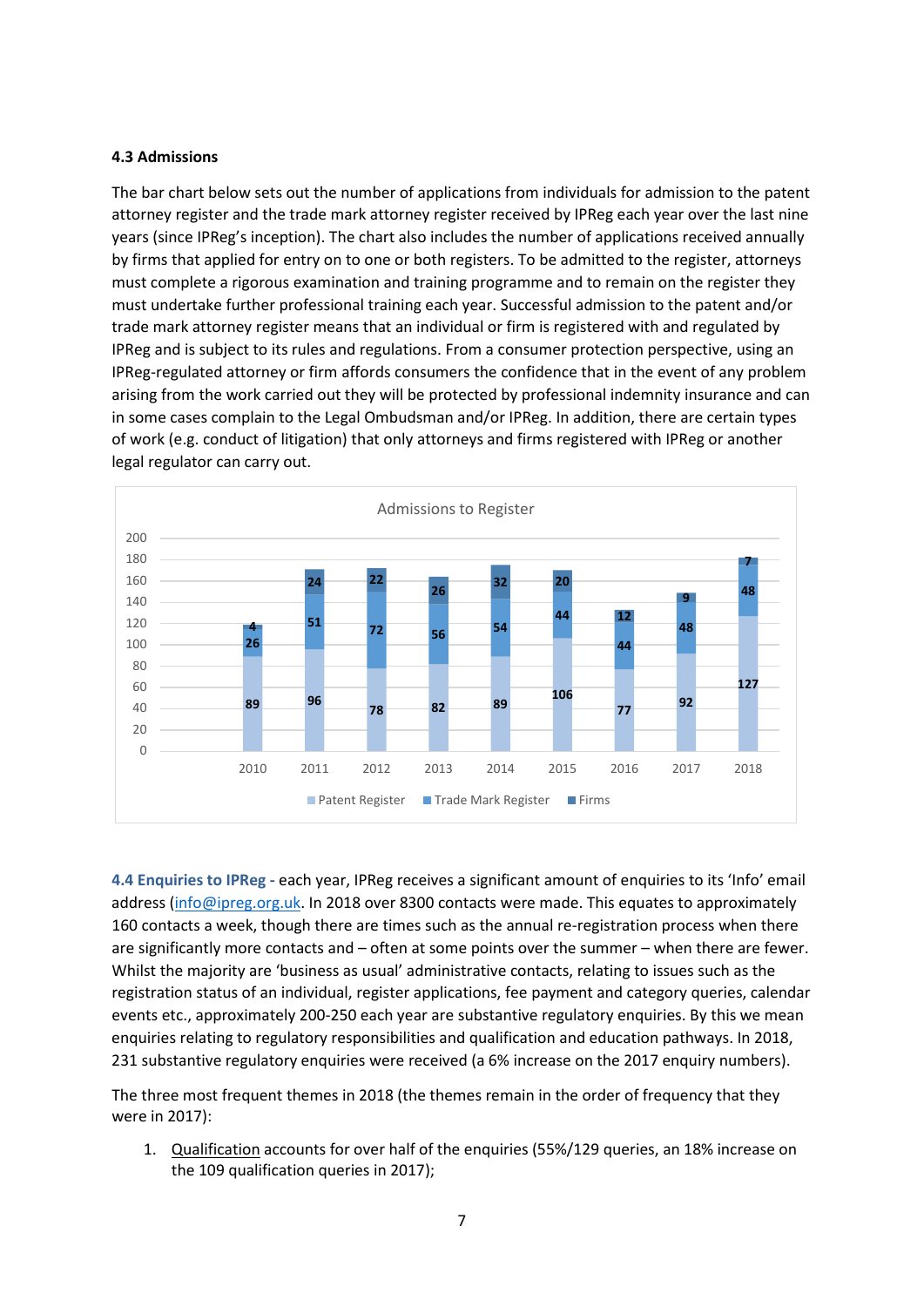- 2. Rules of Conduct (55 enquiries, a 22% increase from the 45 received in 2017); and
- 3. Continuing Professional Development (20 enquiries, a 37% reduction from 2017).



# Qualification

Of the 129 qualification enquiries received, the most common remains how to become a trade mark attorney (32), followed by the process for firms to be registered (27) and how to become a patent attorney (20). Other enquiries concern litigation qualification (12 enquiries), EU mutual-recognition of qualifications (11) and non-EU mutual recognition of qualifications (11).

A total of 52 queries came from individuals based in and educated in the UK seeking information on entry and experience requirements. Another 22 queries came from those based and educated (and often professionally qualified) abroad; this was evenly split between EU and non-EU residents, with queries on how to qualify from Australia, Canada, Dubai, Germany, Ireland, Italy, Lebanon, Malaysia, Mauritius, New Zealand, Portugal, Republic of Azerbaijan, and Switzerland.

Although there is a significant amount of information on our website about examinations and exemptions, the frequency and complexity of enquiries about this tells us this is an area we need to redevelop. This requires a fair degree of work to ensure our message about existing arrangements is accurate and consistent with information provided by the various course providers and the institutes.

## Rules of Conduct

By their very nature, the Rules of Conduct enquiries have an eclectic reach, covering a broad range of areas. As in previous years, common queries raised by attorneys were:

- Firm restructuring (8 queries) including closure of firm, conversion to a sole trader, proposed consulting agreement, whether to provide reserved legal activities through a company or LLP.
- Client money (5 queries) including terminating relationship with a non-paying client, what to do with residual client money, whether equity can be accepted in lieu of payment from client.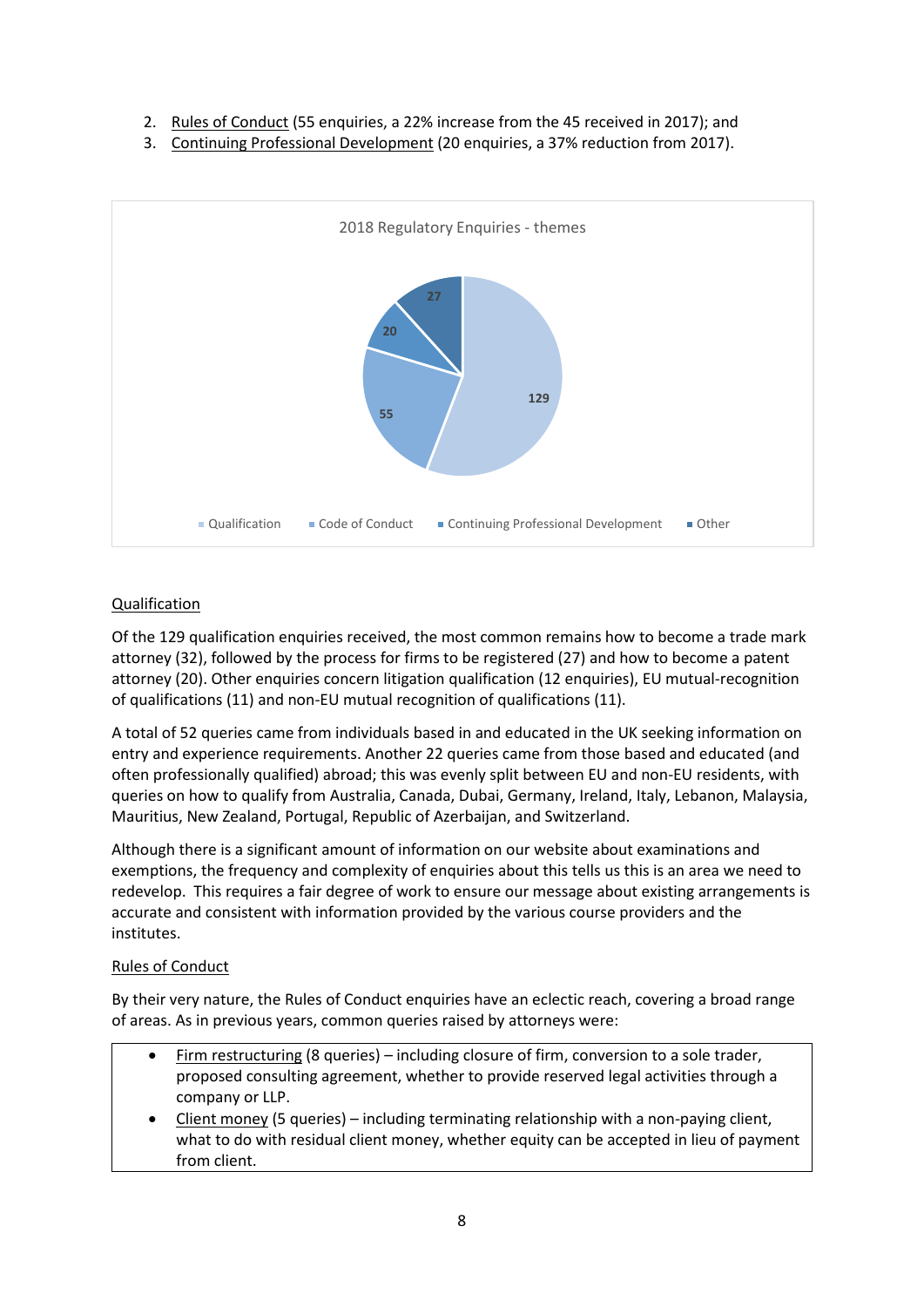- File transfer (2 queries) including seeking clarification concerning transfer of files when a new attorney takes over a matter and whether attorney can insist on full payment prior to transfer.
- Conflict of interest (2 queries) whether two attorneys from same firm can act for conflicting parties, restrictive covenants and applicability of the rule on integrity.

Two other subject matters occurred more than once and have been added as new sub-categories for enquiry recording in 2019: sharing client information (with third parties such as HMRC and Trading Standards); and insolvency administration of a firm which an attorney was dealing with.

# Continuing Professional Development (CPD) Enquiries

Three-quarters (15) of the CPD enquiries came from registered attorneys. Many of these related to whether an activity could be considered a CPD activity and whether they were subject to the 25% cap on the maximum number of hours that can count towards overall CPD for certain "noninteractive" activities such as watching a recording of a webinar. We want our CPD requirements to ensure that attorneys are continuing to develop in the areas that will benefit their practice and therefore best serve their clients. As a result, towards the end of 2018 we introduced a process by which attorneys could apply for waiver of the cap and we have recently removed the cap completely.

# Response timeframe

IPReg replied to 96% of these enquiries within its 4-5 days target turnaround time (a slight improvement from the 95% achieved in 2017). Of the 4% (10 enquiries) which did not meet this target there was a range of reasons for the longer response time (half received a response in 6-7 working days; the longest response time was 15 working days).

## **4.5 Complaints made to IPReg**

We can deal with complaints about "regulated persons"; this includes registered attorneys, registered firms (including alternative business structures), as well as managers and employees of registered firms. Where we receive information that a regulated person may not have met the standards of professional practice set out in th[e Rules of Conduct,](https://ipreg.org.uk/wp-content/files/2018/12/Rules-of-Conduct-December-2018.pdf) or where we have information that a registered person's character and suitability to be on the register has been called into doubt, we consider taking action under the [Disciplinary Procedure Rules 2015.](https://ipreg.org.uk/wp-content/files/2018/12/Disciplinary-Rules-2015-December-2018.pdf)

If a complaint about a regulated person is received, we may seek additional information before deciding how to proceed. We can also initiate complaints where it appears to us that a regulated person has breached one or more of the Rules of Conduct or has otherwise been non-compliant with any of our regulatory requirements.

In 2018, IPReg received 14 complaints against regulated persons, all of whom were registered attorneys or firms:

- Acting without instructions / non-authorised involvement of agents  $-4$ ;
- Unprofessional practice (both inside and outside work)  $-3$ ;
- Poor service standards (including unjustified billing, poor advice)  $-3$ ;
- Acting where there was a conflict of interest  $-3$ ; and
- Lack of insurance / financial management  $-1$ .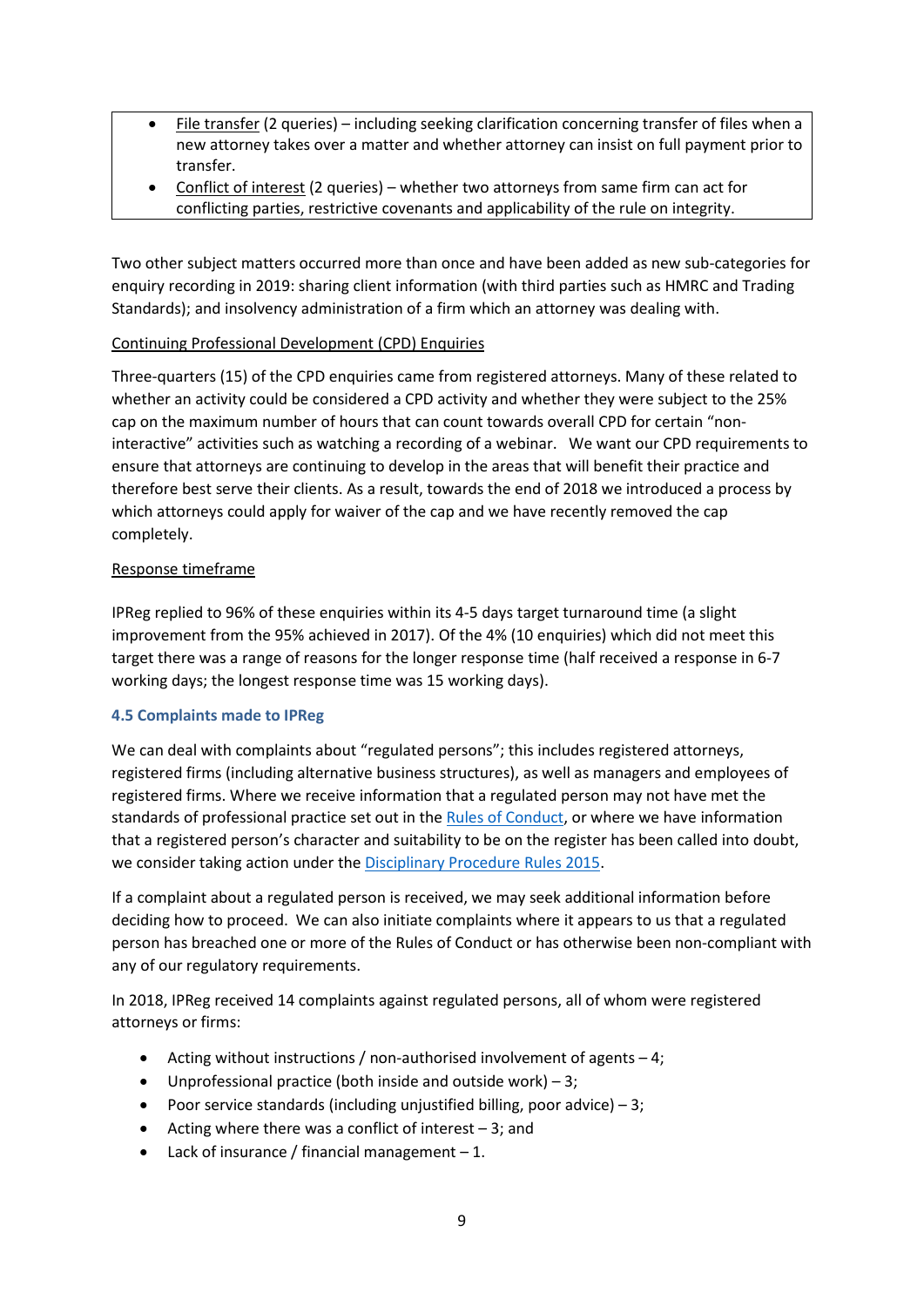Where it appears that one of our regulatory arrangements has been breached, we can refer it to the Complaints Review Committee which will consider whether there is a *prima facie* case to be answered. The Complaints Review Committee may close the case or deal with it summarily if it would be disproportionate to refer it to a full disciplinary hearing before the Disciplinary Board. The Disciplinary Board is an independent Board made up of lay and professional members of the Joint Disciplinary Panel and has a wide range of sanctioning powers up to, and including, imposing fines of up to £5 million and removal from the register(s).

# **4.6 First Tier Complaints**

Registered attorneys and firms must have effective procedures in place to deal with complaints. IPReg's Rules of Conduct require all regulated attorneys in private practice to have an established procedure for dealing with complaints. Clients must be informed at the point of engagement about the process for making a complaint and written details of the complaints procedure must be provided to the client on request. A complaint made by a client to the registered attorney or firm, is known as a "first tier complaint".

During our annual registration renewal process, all regulated attorneys in private practice must provide us with information about the number of first-tier complaints they received during the previous year. If the attorney works in a regulated firm, it is the firm that provides this information. Collecting this information can help us to identify good practice or, if we identify what appear to be widespread or systemic issues, we can require information to allow us to investigate further.

When a complainant is not satisfied with the way a regulated attorney or firm has handled their complaint they may be able to complain to the Legal Ombudsman.

Complaints statistics for the reporting year ended 31 December 2018, were collected from:

- Firms 227 firms reported on the number of complaints received, with 47 of those firms declaring receipt of one or more complaints; and
- Sole practitioners –130 sole practitioners reported on the number of complaints received, with 5 of those firms declaring receipt of one or more complaints.

The bar chart below shows the breakdown of these complaints: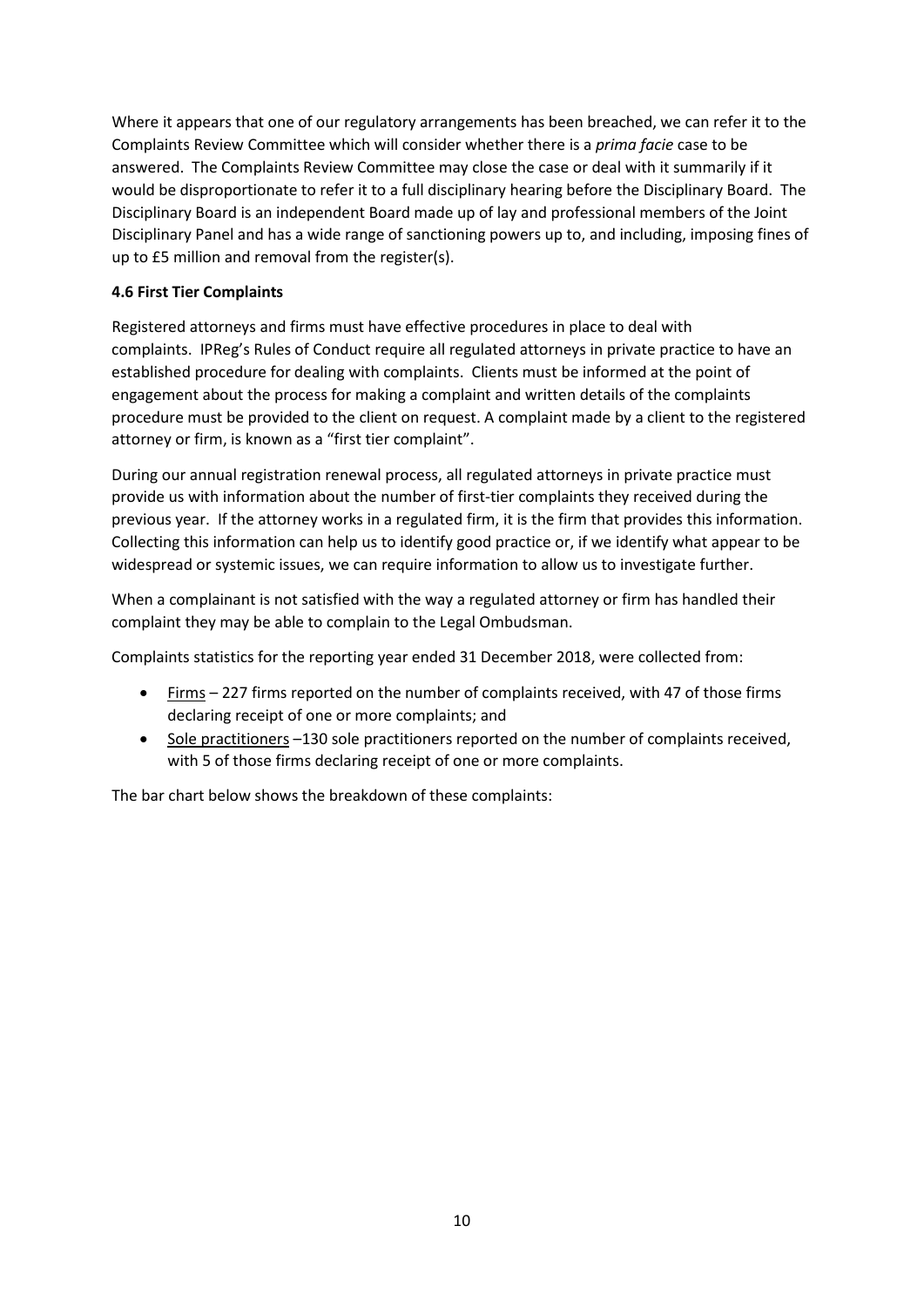

The four main areas of reported complaints for 2018 (for regulated entities and sole practitioners) remain as they were in 2017:

- Costs information deficient/costs excessive 102 total complaints (82 in 2017);
- Failure to keep informed/failure to reply 33 total complaints (24 in 2017);
- Delay/failure to progress 32 total complaints (22 in 2017); and
- Failure to advise or poor/wrong advice 22 total complaints (28 in 2017).

In addition, there were 20 complaints about failure to follow instructions (10 in 2017).

The number of complaints made about these issues reinforces the importance of providing clear information to consumers about price, service and quality. IPReg has recently published guidance to help attorneys and firms provide better information – this is covered in more detail in item 5.4.

## **5. Review of progress against 2018's Business Plan activities**

## **5.1 Introduction**

Two professional members, James Turner and David Bream, retired from Board. IPReg had an acting Chair, Steve Gregory, until our new Chair, Lord Chris Smith, started in September 2018. The Board made a strategic decision to limit new initiatives in 2018. This meant that work could focus on the development of a new CRM system and preparation for the regulatory arrangements review in addition to our business as usual work.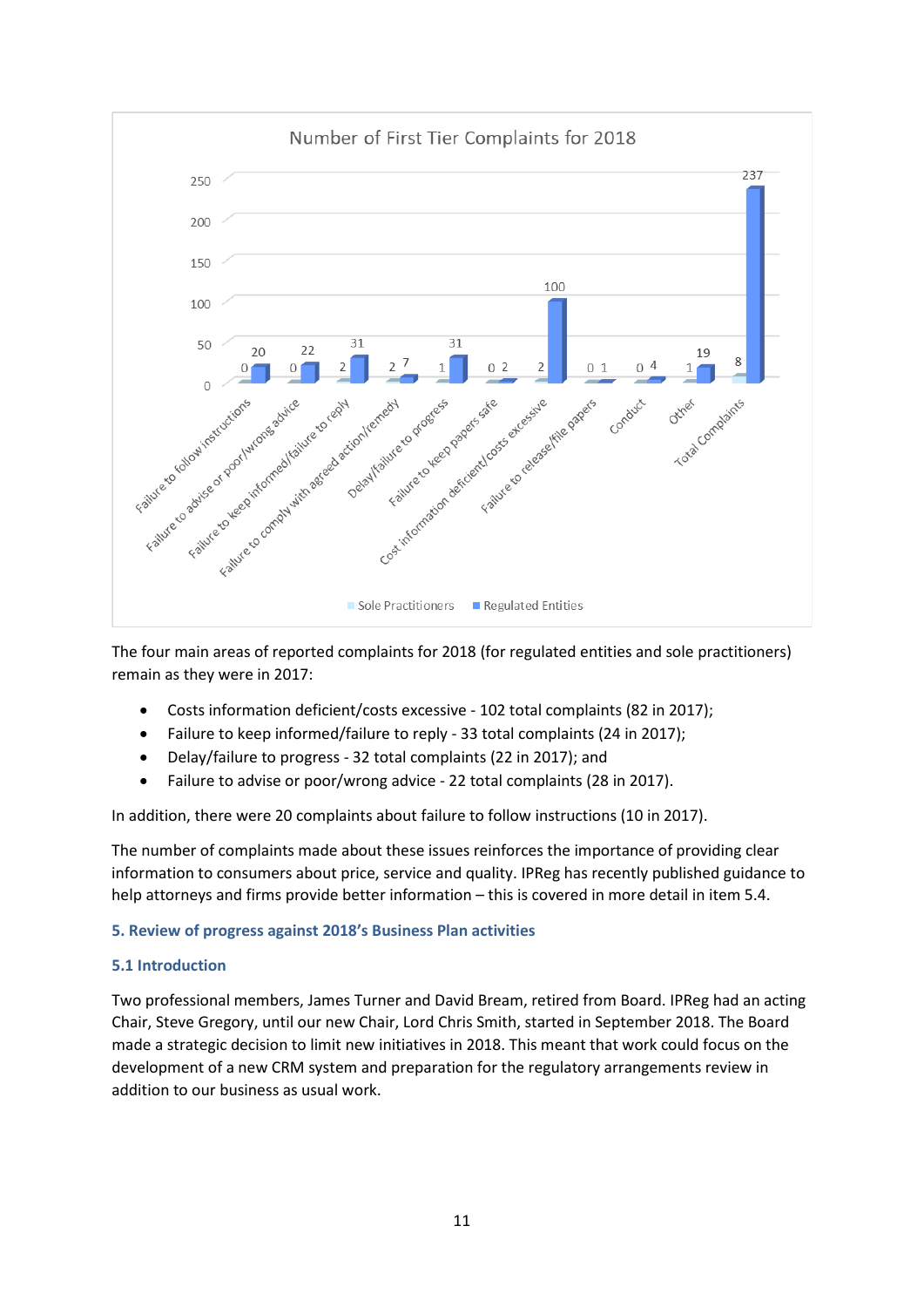# **Regulatory and Policy**

## **5.2 Assurance Programme**

We identified that we needed a new CRM system to support the operation and maintenance of the registers. The new system will improve functionality (for example by streamlining the way information is gathered from registrants during the annual re-registration process) and provide better data. An invitation to tender and a tender process was conducted at the end of the year. We are now working with our chosen provider to ensure that the new CRM system will be in use for the 2020 re-registration process.

# **5.3 Operation and Maintenance of Registers**

In addition to identifying the need for a new CRM system to improve the operation and maintenance of the registers, we undertook a review to change some aspects of the way in which we operated the registers. This resulted in two consultations being undertaken in August 2018:

- [Length of suspension and service of documents](https://ipreg.org.uk/wp-content/files/2018/08/Length-of-suspension-and-service-of-documents-Consultation-August-2018.pdf) this proposed tightening compliance timescales and allowing the service of documents by email in most circumstances.
- [Preventing registration lapses](https://ipreg.org.uk/wp-content/files/2018/08/Voluntary-Removal-Consultation-August-2018.pdf) this proposed that IPReg should be able to refuse to comply with a registrant's request to take their name off the register. This is an important regulatory safeguard as it would prevent a registrant from deliberately avoiding disciplinary action by simply removing themselves from regulatory oversight.

Both rule changes were agreed by the LSB and have been in force since 3 December 2018.

Additionally, at the end of 2017, the Legal Services Board authorised IPReg to suspend registrants from the register where they failed to comply with annual renewal requirements including the payment of practice fees, making a declaration of compliant CPD or providing professional indemnity insurance information within three months of the renewal date (1 January 2018).

In 2018, IPReg suspended:

- 8 registrants for non-payment of fees;
- 12 registrants for failure to make a compliant CPD declaration (of which 5 had also not paid fees); and
- 1 registrant for failure to provide PII information.

In 2018 we removed:

- 6 registrants for continued failure to pay their practising fee; and
- 1 registrant for continued failure to provide PII information.

From 2019 we have been able to take action to suspend attorneys from the register after two months if they have not provided CPD or PII information or have not paid their fees. We will report on this in more detail in the 2019 annual report but, for comparison, in 2019 we suspended 35 registrants for non-payment, of which 25 either paid their fees with the late penalty fee or had applied for voluntary removal from the register. The remaining 9 were later removed from the register for non-payment of fees. All 25 registrants that were suspended for failure to make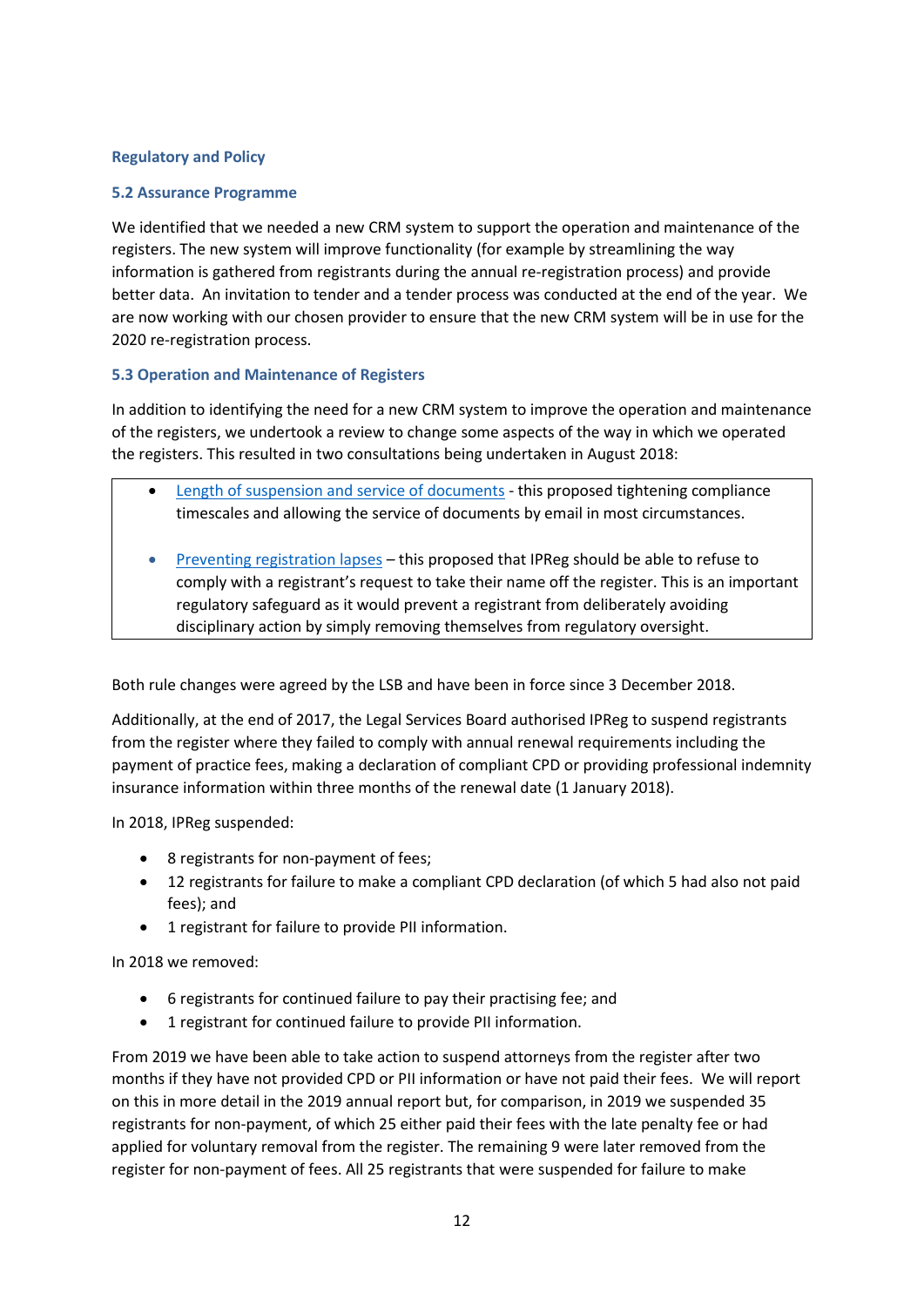compliant CPD declarations (and who were not removed for failure to pay fees also or removed using the voluntary removal process) were brought into compliance and no disciplinary action has had to be undertaken.

# **5.4 Consumer Engagement**

Our consultation on improving price and service quality information for consumers and small businesses closed at the beginning of 2018. This followed the Competition and Markets Authority (CMA) [Legal Services Market Study](https://assets.publishing.service.gov.uk/media/5887374d40f0b6593700001a/legal-services-market-study-final-report.pdf) which had concluded that the legal services market was not working well for individuals and small businesses. The CMA was particularly concerned by the lack of transparency about price, service and quality available to a consumer prior to securing the services of a legal service provider. Towards the end of 2018, we launched a further [Consultation](https://ipreg.org.uk/wp-content/files/2017/08/IPReg-Price-and-Service-Transparency-Consultation-Draft-Guidance.pdf) and this resulted in publication of [new guidance](https://ipreg.org.uk/wp-content/files/2019/05/IPReg-Transparency-Guidance-May-2019.pdf) in May 2019.

The [Legal Choices website](https://www.legalchoices.org.uk/) provides factual and independent information to potential consumers to help them make informed choices regarding their legal needs. IPReg continued to provide a share of the funding and took an active role in the development of the website.

## **5.5 Brexit**

Under the [Recognition of Professional Qualifications Directive 2013/55/EC,](https://eur-lex.europa.eu/legal-content/EN/ALL/?uri=celex%3A32013L0055) IPReg is a Competent Authority and assesses applications from EU nationals to be admitted to our registers. IPReg continues to work closely with the Department for Business, Energy and Industrial Strategy, the Ministry of Justice (MoJ) and other legal regulators to ensure that a process of mutual recognition of EU professional qualifications is maintained after the UK leaves the EU. The MoJ has issued Technical Notice[s https://www.gov.uk/government/organisations/department-for-exiting-the](https://www.gov.uk/government/organisations/department-for-exiting-the-european-union)[european-union](https://www.gov.uk/government/organisations/department-for-exiting-the-european-union) in the event of a no deal.

## **5.6 Diversity**

The development work on the new CRM system (see item 5.2) will allow us to greatly improve the depth and quality of reporting on diversity. In addition, we allocated £30,000 from our reserves to fund appropriate diversity initiatives by external bodies. A £5,000 grant was made to [Generating](https://generatinggenius.org.uk/)  [Genius](https://generatinggenius.org.uk/) which works with young people from disadvantaged backgrounds who are talented in STEM (Science, Technology, Engineering, Mathematics) for funding the development of materials for a proof of concept project to promote sponsoring opportunities. In addition we gave £1,000 for a website upgrade to [IP Inclusive](https://ipinclusive.org.uk/) and, with other legal regulators, IPReg sponsored a logo on a 2018 London Pride parade bus. A member of our Board also attended and represented IPReg in the parade itself.

The Board's diversity profile has also changed (e.g. the number of women Board members has doubled from 2 to 4) and staff benefits were significantly improved (e.g. maternity pay, sick pay and pension provision are no longer set at the statutory minimum thresholds).

## **5.7 IPReg Code**

With professional ethics now included as a requirement of the Foundation Level Qualification Core Syllabus (as set out in the [IPReg Accreditation Handbook\)](https://ipreg.org.uk/pro/getting-qualified/examinations-and-exemptions/ipreg-accreditation-handbook/) we decided not to continue with the historic programme of workshops on ethics and conduct.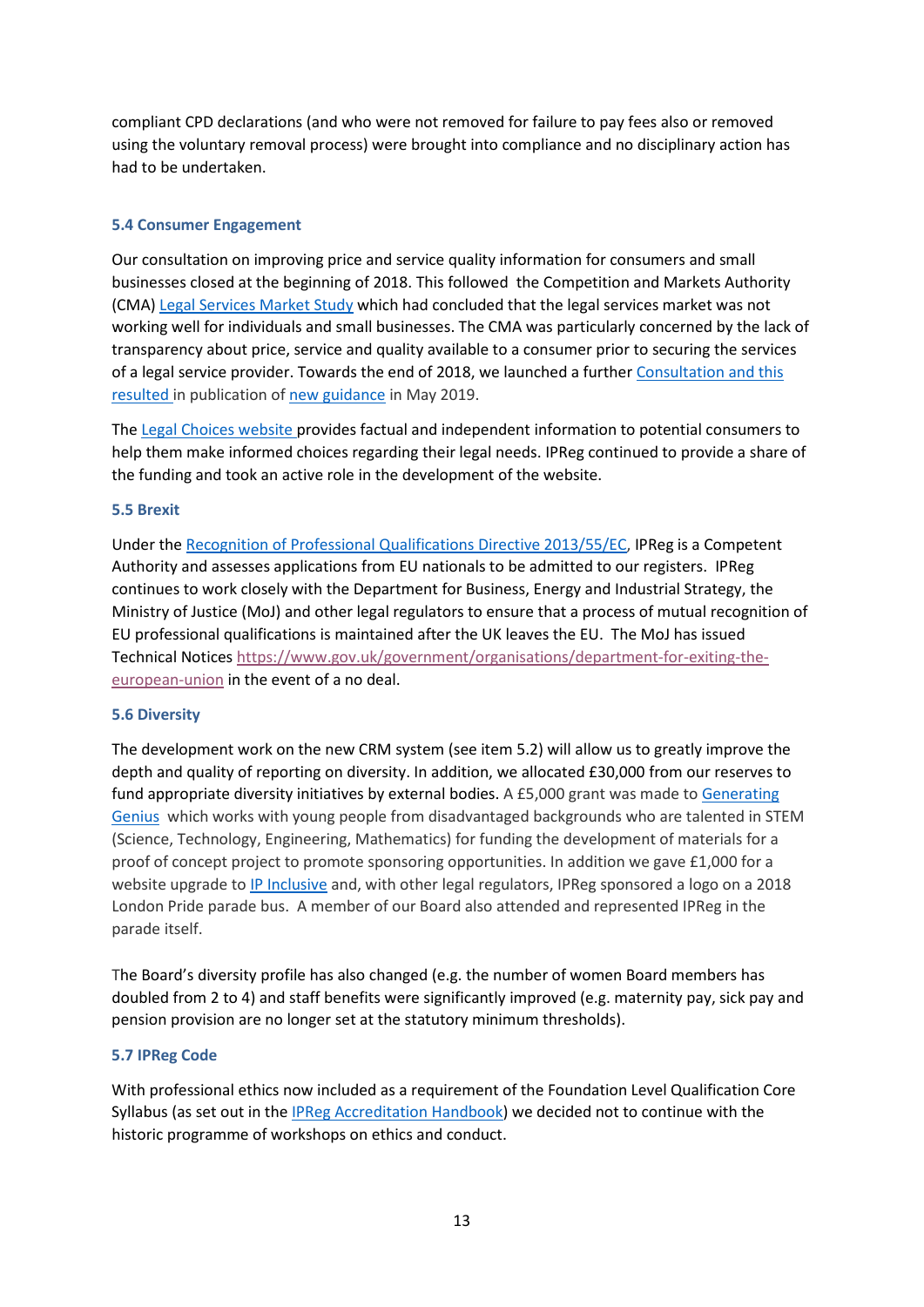We continued to conduct investigations into alleged breaches of IPReg's Code, Rules and Regulations (see item 4.5).

# **Education, Training and Qualification**

# **5.8 Continuing Professional Development**

Please see item 4.4 regarding the waiver of the 25% cap applied to certain activities and its subsequent removal. We remain committed to reviewing the wider CPD arrangements as part of our scheduled regulatory arrangements review.

# **5.9 Competency Training**

We issued a one-page IPReg Practical Training Protocol [Template](http://ipreg.org.uk/wp-content/files/2018/04/IPReg-Practical-Training-Protocol-Template.docx) which is a voluntary guidance tool for trainees in, and supervisors of, the experience element of qualification as an attorney. It aims to help those who consider they would benefit from having a written training framework and can be altered as required by the parties who use it. The Protocol signposts both parties to the [Competency](https://ipreg.org.uk/pro/getting-qualified/training-and-supervision/) [Frameworks](https://ipreg.org.uk/pro/getting-qualified/training-and-supervision/) setting out the general and technical skill sets within which a trainee attorney is expected to work when undertaking IP legal services.

# **5.10 Accreditations**

**.** 

We continued the cycle of the accreditation of Examination Agencies that provide elements of the attorney qualification pathway. The agencies are assessed against the standards in the IPReg [Accreditation Handbook.](https://ipreg.org.uk/pro/getting-qualified/examinations-and-exemptions/ipreg-accreditation-handbook/) We do this through independent specialist assessment of the courses and examinations.

The foundation level qualifications of:

- the Patent Examination Board patent attorney route; and
- Bournemouth University both patent and trade mark attorney routes;

were both approved for accreditation in 2018, subject to a number of recommendations arising from the independent assessments.

The accreditation of the trade mark advanced level qualification at Nottingham Trent University and its litigation course started in 2018 and continued into 2019 so that the assessments of both courses could be considered together.<sup>[1](#page-13-0)</sup>

The standard accreditation period is for five years. In extenuating circumstances, such as significant concerns being raised or other aggravating factors, accreditation may be subject to review prior to the end of the standard five-year timeframe and IPReg is currently acting on reports about Queen Mary University London that some elements of its courses and administration are falling below the standards expected.

## **5.11 Events promoting IPReg and its regulatory approach**

The Board continued to network with individuals in other organisations involved in IP so that a wider audience understands IPReg's purpose and its value as an independent specialist regulator.

<span id="page-13-0"></span> $1$  In 2019, the reaccreditation of both was approved by the IPReg Board, subject, as with all accreditations, to a satisfactory implementation plan of the assessment's recommendations.